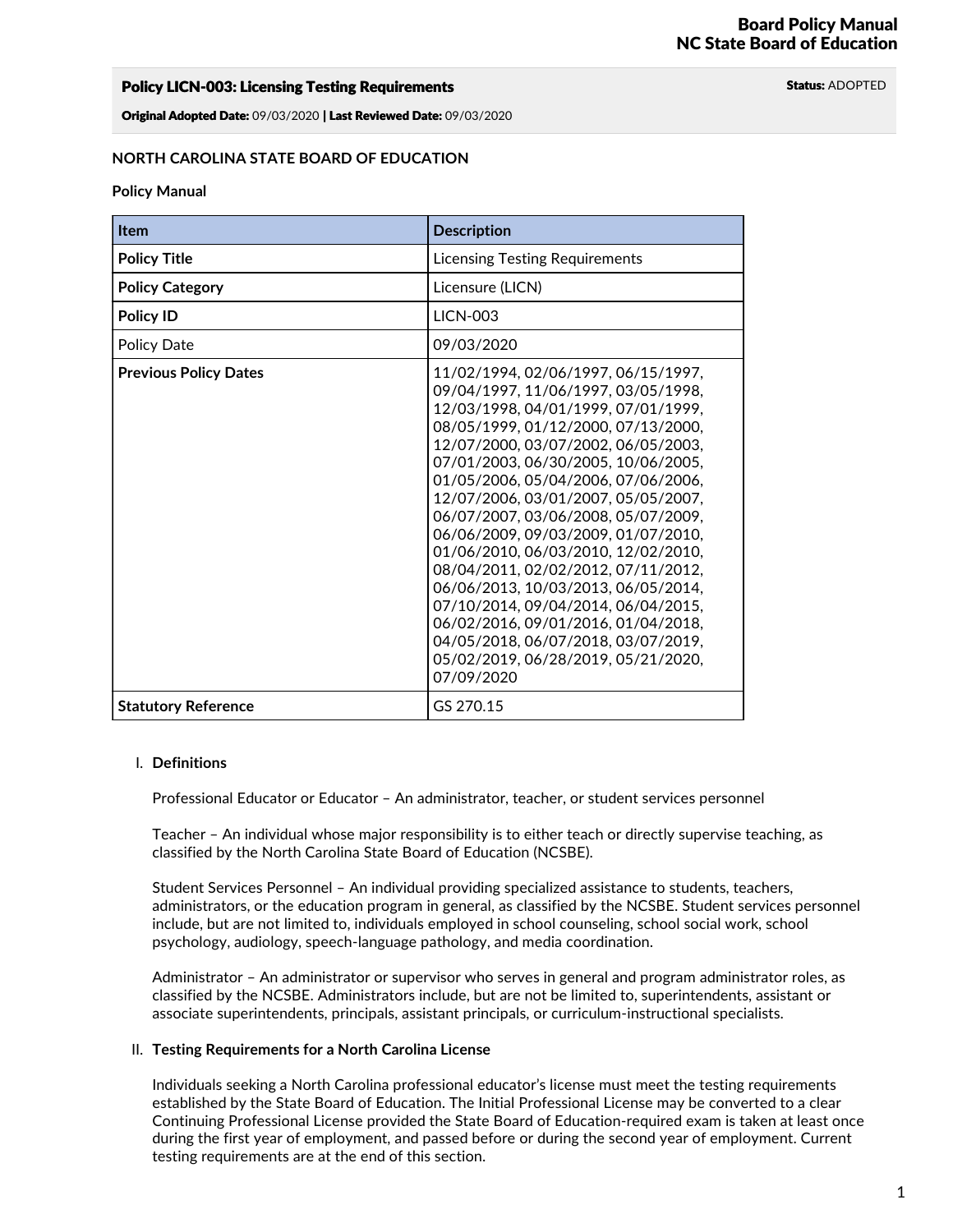## III. **Principles of Learning and Teaching (PLT) Exemption for edTPA and PPAT**

Beginning on July 1, 2018, a candidate will be exempt from the Principles of Learning and Teaching (PLT) assessment requirement if the candidate can produce evidence of a passing score on a nationally scored edTPA or PPAT assessment.

## **North Carolina State Board of Education Approved Testing Requirements**

Four digit numbers in the "Required Tests" column indicate the ETS PRAXIS examination required for licensure.<br>Required scores are reported in the final column. Scores for licensure areas with more than one required or available tests are reported separately, by test.

| <b>AREA OF LICENSURE</b>    | <b>CODE</b> | <b>REQUIRED TESTS</b>                                                                                    | <b>REQUIRED SCORE</b> |  |  |
|-----------------------------|-------------|----------------------------------------------------------------------------------------------------------|-----------------------|--|--|
| <b>Preschool/Elementary</b> |             |                                                                                                          |                       |  |  |
| Birth through Kindergarten  | 14          | none                                                                                                     | none                  |  |  |
|                             |             | Pearson Test 090 -<br>Foundations of<br>Reading                                                          | 229                   |  |  |
| Elementary (K-6)            | 025         | Pearson Test 203<br>- Mathematics<br>Subtest                                                             | 227                   |  |  |
|                             |             | <b>OR</b><br>Praxis Test<br>7803: CKT Math<br>Subtest<br>(effective until<br>September 2020              | 150                   |  |  |
|                             |             | <b>OR</b><br>Praxis Test 7813:<br><b>CKT Math</b><br>Subtest (effective<br>beginning Septem<br>ber 2019) | 150                   |  |  |
|                             |             | Middle Grades (6-9)                                                                                      |                       |  |  |
| Language Arts               | 78180       | 5047                                                                                                     | 164                   |  |  |
| Mathematics                 | 78200       | 5169                                                                                                     | 165                   |  |  |
| Science                     | 78300       | 5440<br>(effective until<br><b>August 2021)</b><br>OR                                                    | 150                   |  |  |
|                             |             | 5442                                                                                                     | 152                   |  |  |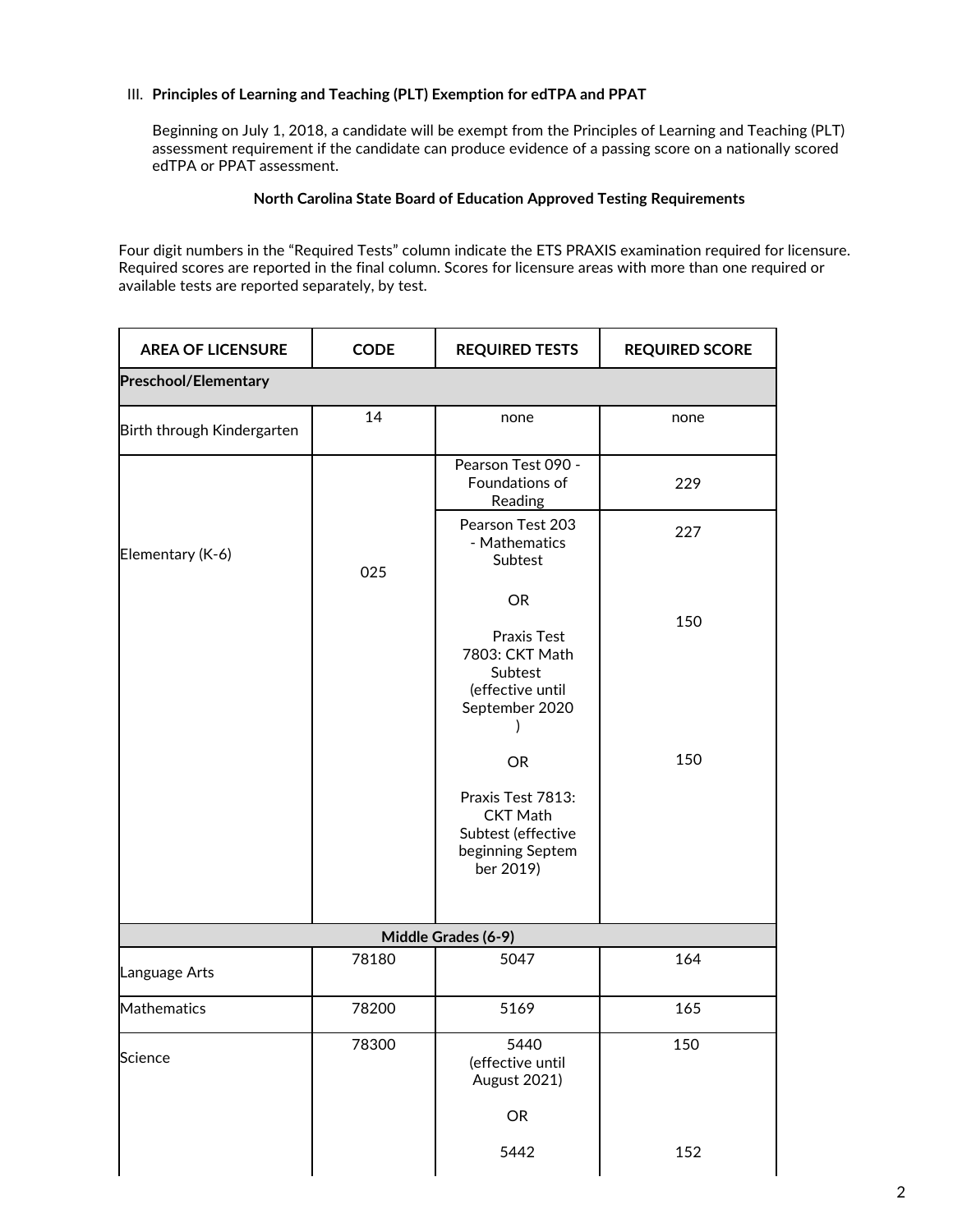|                       |       | (effective<br>beginning<br>September |     |
|-----------------------|-------|--------------------------------------|-----|
| <b>Social Studies</b> | 78400 | 9089                                 | 149 |
|                       |       | Secondary (9-12)                     |     |

\* Beginning on July 1, 2018, a candidate will be exempt from the Principles of Learning and Teaching (PLT) assessment (test 5624) requirement if the candidate can produce evidence of a passing score on a nationally scored edTPA or PPAT assessment.

| Anthropology                            | 433 | 5081 - 158<br>5081 & 5624<br>$5624 - 157$       |                                                |  |  |
|-----------------------------------------|-----|-------------------------------------------------|------------------------------------------------|--|--|
| <b>Biology</b>                          | 310 | 5235 & 5624                                     | $5235 - 150$<br>$5624 - 157$                   |  |  |
| Chemistry                               | 330 | 5245 & 5624                                     | 5245 - 152<br>$5624 - 157$                     |  |  |
| <b>Earth Science</b>                    | 302 | 5571                                            | 136                                            |  |  |
| Economics                               | 431 | 5081 & 5624                                     | $5081 - 158$<br>$5624 - 157$                   |  |  |
| English                                 | 100 | 5038 & 5624                                     | $5038 - 167$<br>$5624 - 157$                   |  |  |
| French                                  | 510 | 5174 or ACTFL<br>OPI & WPT                      | $5174 - 162$<br><b>ACTFL - Advanced</b><br>Low |  |  |
| Geography                               | 410 | 5081 & 5624                                     | $5081 - 158$<br>$5624 - 157$                   |  |  |
| German                                  | 530 | 5183 or ACTFL<br>OPI & WPT                      | $5183 - 163$<br><b>ACTFL - Advanced</b><br>Low |  |  |
| <b>History</b>                          | 420 | 5081 & 5624                                     | $5081 - 158$<br>$5624 - 157$                   |  |  |
| Latin                                   | 590 | 5601                                            | 146                                            |  |  |
| Mathematics                             | 200 | 5161 & 5624                                     | $5161 - 160$<br>5624 - 157                     |  |  |
| Physics                                 | 320 | 5265                                            | 133                                            |  |  |
| <b>Political Science</b>                | 405 | 5081 & 5624                                     | $5081 - 158$<br>$5624 - 157$                   |  |  |
| Russian                                 | 580 | <b>ACTFL OPI &amp; WPT</b>                      | <b>Advanced Low</b>                            |  |  |
| Science (comprehensive)                 | 300 | 5435 & 5624                                     | 5435 - 151<br>5624 - 157                       |  |  |
| <b>Social Studies</b><br>(comprehensive | 400 | 5081 & 5624                                     | $5081 - 158$<br>$5624 - 157$                   |  |  |
| Sociology                               | 432 | 5081 & 5624                                     | $5081 - 158$<br>5624 - 157                     |  |  |
| Spanish                                 | 520 | 5195 or<br><b>ACTFL OPI &amp;</b><br><b>WPT</b> | $5195 - 168$<br><b>ACTFL - Advanced</b><br>Low |  |  |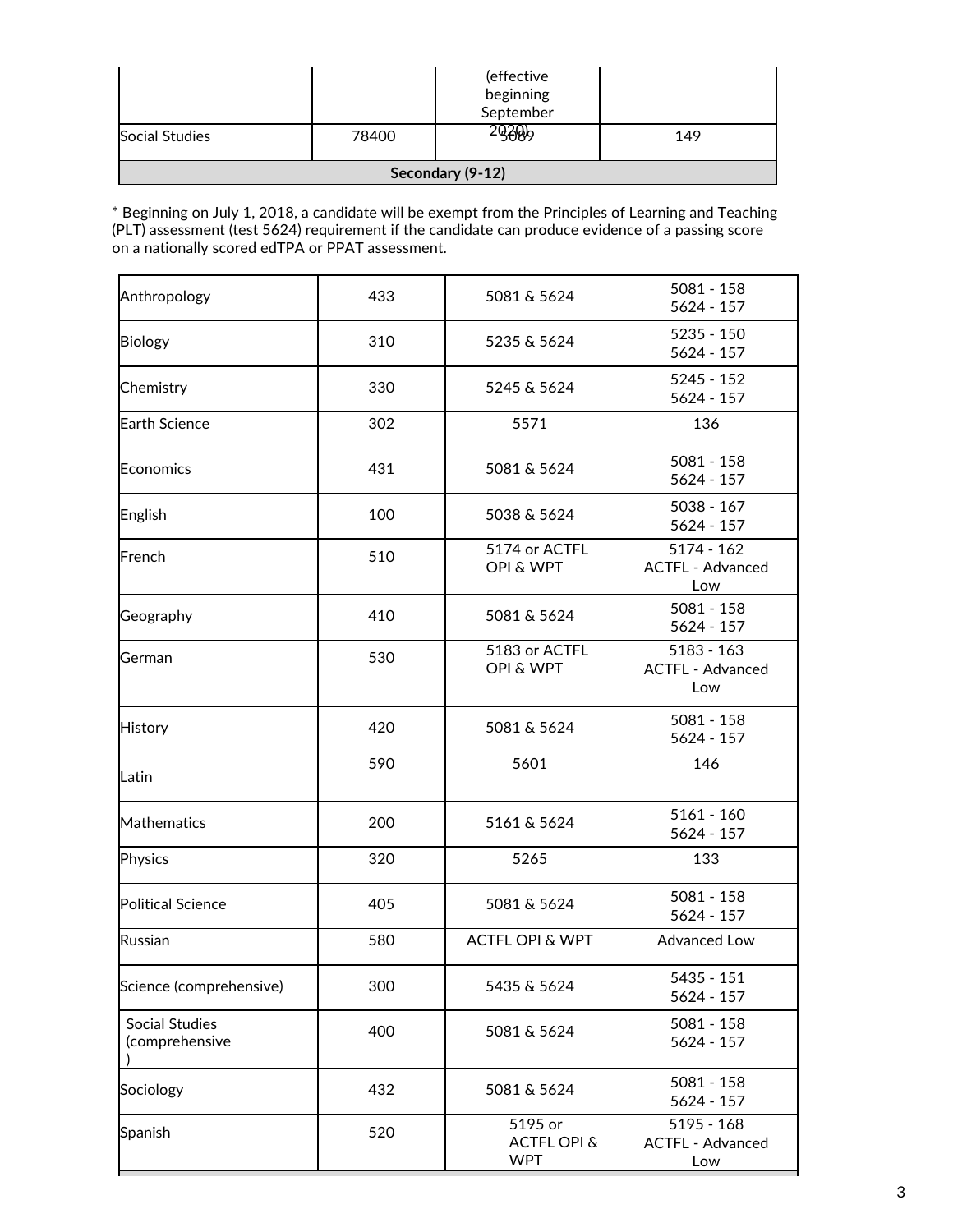|                                  |     | <b>Special Subject Areas (K-12)</b>                      |                                                |  |  |
|----------------------------------|-----|----------------------------------------------------------|------------------------------------------------|--|--|
| American Sign<br>Language (ASL)  | 597 | NTID Sign<br>Language<br>Proficiency<br>Interview (SLPI) | Advanced                                       |  |  |
| Arabic                           | 582 | <b>ACTFL OPI &amp; WPT</b>                               | <b>Advanced Low</b>                            |  |  |
| Art                              | 810 | 5135                                                     | 161                                            |  |  |
| Chinese                          | 551 | <b>ACTFL OPI &amp; WPT</b>                               | <b>Advanced Low</b>                            |  |  |
| English as a Second Language     | 110 | 5362                                                     | 155                                            |  |  |
| French                           | 511 | 5174 or<br><b>ACTFL OPI &amp;</b><br><b>WPT</b>          | $5174 - 162$<br><b>ACTFL - Advanced</b><br>Low |  |  |
| German                           | 531 | 5183 or ACTFL<br><b>OPI &amp; WPT</b>                    | $5183 - 163$<br><b>ACTFL - Advanced Low</b>    |  |  |
| Greek, Modern                    | 587 | <b>ACTFL OPI &amp; WPT</b>                               | <b>Advanced Low</b>                            |  |  |
| Health and Physical<br>Education | 095 | 5857                                                     | 160                                            |  |  |
| <b>Health Specialist</b>         | 098 | 5551                                                     | 156                                            |  |  |
| <b>Hebrew</b>                    | 588 | <b>ACTFL OPI &amp; WPT</b>                               | Advanced Low                                   |  |  |
| Hindi                            | 589 | <b>ACTFL OPI &amp; WPT</b>                               | Advanced Low                                   |  |  |
| Italian                          | 561 | <b>ACTFL OPI &amp; WPT</b>                               | Advanced Low                                   |  |  |
| Japanese                         | 541 | <b>ACTFL OPI &amp; WPT</b>                               | <b>Advanced Low</b>                            |  |  |
| Korean                           | 592 | <b>ACTFL OPI &amp; WPT</b>                               | <b>Advanced Low</b>                            |  |  |
| Latin                            | 593 | 5601                                                     | 146                                            |  |  |
| <b>Music</b>                     | 800 | 5114                                                     | 162                                            |  |  |
| Physical Education               | 090 | 5091                                                     | 152                                            |  |  |
| Portuguese                       | 594 | <b>ACTFL OPI &amp; WPT</b>                               | <b>Advanced Low</b>                            |  |  |
| Reading (bachelor's level)       | 190 | 5204<br>(effective until<br>September 2020)              | 159                                            |  |  |
|                                  |     | <b>OR</b>                                                |                                                |  |  |
|                                  |     | 5206<br>(effective beginning<br>September 2019)          | 156                                            |  |  |
| Reading (graduate level)         | 190 | 5301                                                     | 164                                            |  |  |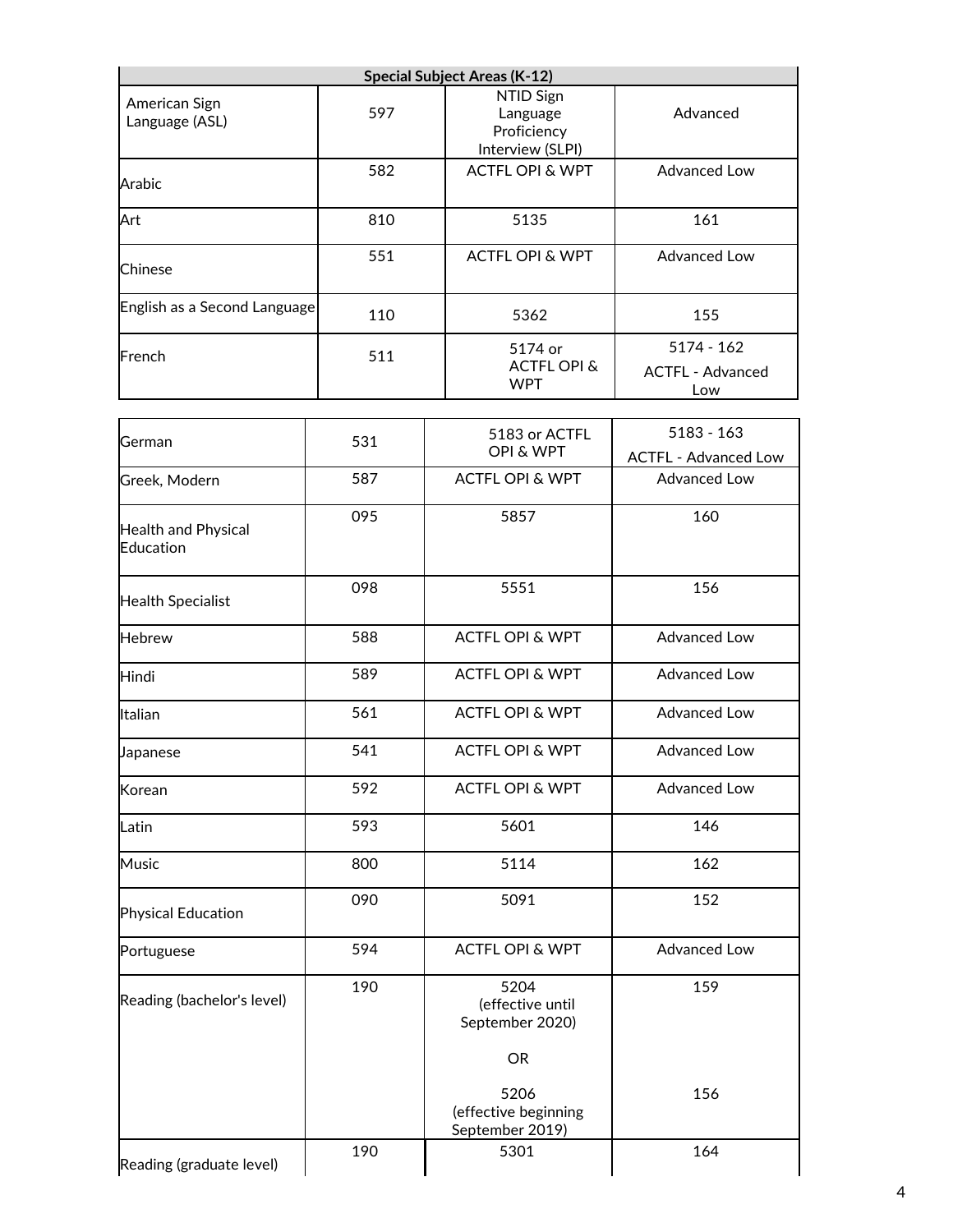|                                                        |                        | (effective until August<br>2021)                                                                                                                                                                                      |                                                                     |
|--------------------------------------------------------|------------------------|-----------------------------------------------------------------------------------------------------------------------------------------------------------------------------------------------------------------------|---------------------------------------------------------------------|
|                                                        |                        | <b>OR</b>                                                                                                                                                                                                             |                                                                     |
|                                                        |                        | 5302<br>(effective beginning                                                                                                                                                                                          | 165                                                                 |
| Russian                                                | 581                    | Aceptenber&00Pt                                                                                                                                                                                                       | <b>Advanced Low</b>                                                 |
| Spanish                                                | 521                    | 5195 or ACTFL<br><b>OPI &amp; WPT</b>                                                                                                                                                                                 | $5195 - 168$<br><b>ACTFL - Advanced Low</b>                         |
| <b>Speech Communication</b>                            | 109                    | 5221                                                                                                                                                                                                                  | 143                                                                 |
| Swahili                                                | 595                    | <b>ACTFL OPI &amp;</b><br>WPT (if available)                                                                                                                                                                          | <b>Advanced Low</b>                                                 |
| Turkish                                                | 596                    | <b>ACTFL OPI &amp; WPT</b>                                                                                                                                                                                            | <b>Advanced Low</b>                                                 |
| Other Foreign<br>Language****                          | 585                    | <b>ACTFL OPI &amp;</b><br>WPT (if available)                                                                                                                                                                          | <b>Advanced Low</b>                                                 |
| Safety and Driver<br>Education                         |                        | <b>NCDPI Safety and Traffic</b><br><b>Education Program</b><br>Pass all course assessments Education Program.<br>and the program exam,<br>Safety and Traffic<br><b>Education Program Test,</b><br>with a score of 80% | Score 80% on all<br>assessments for the NCDPI<br>Safety and Traffic |
|                                                        |                        | <b>Exceptional Children (K-12)</b>                                                                                                                                                                                    |                                                                     |
| Academically or<br><b>Intellectually Gifted</b>        | 8808<br>7              | none**                                                                                                                                                                                                                | none**                                                              |
| <b>Special Education:</b><br><b>Adapted Curriculum</b> | 8809<br>$\overline{2}$ | 5545 & 5511                                                                                                                                                                                                           | 5545 - 158<br>5511 - 148                                            |
|                                                        |                        | Core Knowledge<br>Test - Praxis II<br>5543                                                                                                                                                                            | 158                                                                 |
|                                                        |                        | Pearson Test 090 -<br><b>Foundations of Reading</b>                                                                                                                                                                   | 229                                                                 |
| <b>Special Education:</b><br><b>General Curriculum</b> | 8809<br>1              | Pearson Test 203 -<br><b>Mathematics Subtest</b>                                                                                                                                                                      | 227                                                                 |
|                                                        |                        | <b>OR</b>                                                                                                                                                                                                             |                                                                     |
|                                                        |                        | Praxis Test 7803:<br><b>CKT Math Subtest</b><br>(effective until<br>September 2020)                                                                                                                                   | 150                                                                 |
|                                                        |                        | OR                                                                                                                                                                                                                    |                                                                     |
|                                                        |                        | Praxis Test 7813:<br><b>CKT Math Subtest</b><br>(effective                                                                                                                                                            | 150                                                                 |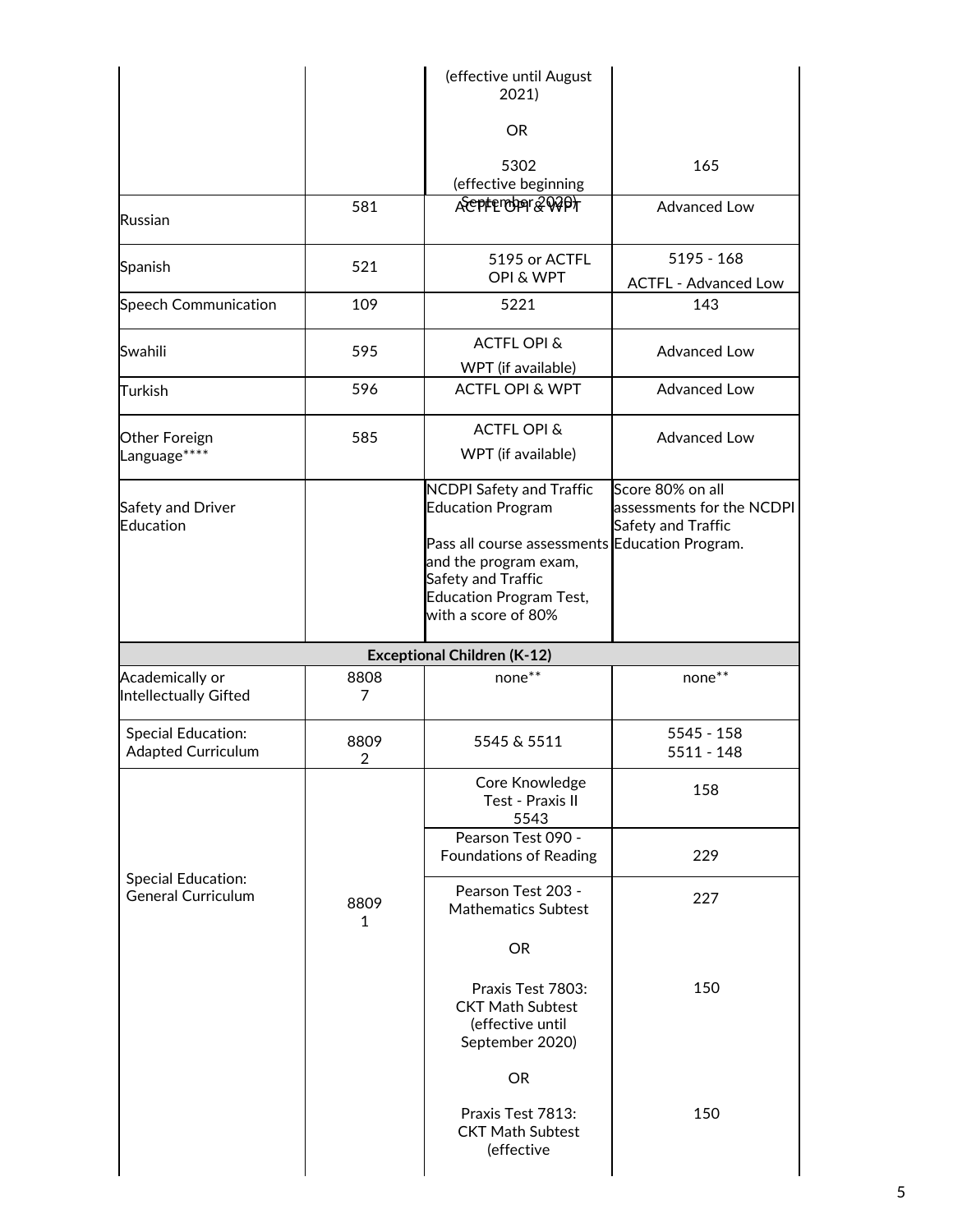|                                                      |                                                                                                                                                                                                                                                                                                                                                                                                                                                                  | beginning September |                                  |  |
|------------------------------------------------------|------------------------------------------------------------------------------------------------------------------------------------------------------------------------------------------------------------------------------------------------------------------------------------------------------------------------------------------------------------------------------------------------------------------------------------------------------------------|---------------------|----------------------------------|--|
| Behaviorally/Emotionally<br><b>Disabled</b>          | 88085                                                                                                                                                                                                                                                                                                                                                                                                                                                            | 5372 & 5511         | 5372 - 154<br>$5511 - 148$       |  |
| <b>Cross Categorical</b>                             | 88001                                                                                                                                                                                                                                                                                                                                                                                                                                                            | 5354 & 5511         | $5354 - 151$<br>$5511 - 148$     |  |
| <b>Mentally Disabled</b>                             | 88081                                                                                                                                                                                                                                                                                                                                                                                                                                                            | 5322 & 5511         | $5322 - 156$<br>$5511 - 148$     |  |
| Severely Profoundly<br><b>Mentally Disabled</b>      | 88002                                                                                                                                                                                                                                                                                                                                                                                                                                                            | 5322 & 5511         | 5322 - 156<br>5511 - 148         |  |
| <b>Learning Disabled</b>                             | 2019<br>5383 - 151<br>5383 & 5511<br>88086<br>5282<br>88083<br>Career-Technical Education (6-12)***<br>710<br>5122<br>5561<br>730<br>820<br>5051<br>760<br>5101<br><b>Student Services Personnel</b><br>005<br>5421<br>026<br>5402<br>076<br>5311<br>88003<br>5342<br>(effective until August<br>2021)<br><b>OR</b><br>5343<br>(effective beginning<br>September 2020)<br><b>NCBOESLPA</b><br>88082<br>Requirements<br>Administrative/Supervisory<br>113<br>5412 |                     |                                  |  |
| <b>Visually Impaired</b>                             |                                                                                                                                                                                                                                                                                                                                                                                                                                                                  |                     | 163                              |  |
|                                                      |                                                                                                                                                                                                                                                                                                                                                                                                                                                                  |                     |                                  |  |
| Family & Consumer<br><b>Sciences</b>                 |                                                                                                                                                                                                                                                                                                                                                                                                                                                                  |                     | 153                              |  |
| <b>Marketing Education</b>                           |                                                                                                                                                                                                                                                                                                                                                                                                                                                                  |                     | 169                              |  |
| <b>Technology Education</b>                          |                                                                                                                                                                                                                                                                                                                                                                                                                                                                  |                     | 159                              |  |
| <b>Business Education</b>                            |                                                                                                                                                                                                                                                                                                                                                                                                                                                                  |                     | 154                              |  |
|                                                      |                                                                                                                                                                                                                                                                                                                                                                                                                                                                  |                     |                                  |  |
| <b>School Counselor</b>                              |                                                                                                                                                                                                                                                                                                                                                                                                                                                                  |                     | 156                              |  |
| <b>School Psychologist</b>                           |                                                                                                                                                                                                                                                                                                                                                                                                                                                                  |                     | 147                              |  |
| Media Coordinator                                    |                                                                                                                                                                                                                                                                                                                                                                                                                                                                  |                     | 148                              |  |
| Audiologist                                          |                                                                                                                                                                                                                                                                                                                                                                                                                                                                  |                     | 170                              |  |
|                                                      |                                                                                                                                                                                                                                                                                                                                                                                                                                                                  |                     |                                  |  |
|                                                      |                                                                                                                                                                                                                                                                                                                                                                                                                                                                  |                     | 162                              |  |
| Speech-Language<br>Pathologist                       |                                                                                                                                                                                                                                                                                                                                                                                                                                                                  |                     | <b>NCBOESLPA</b><br>Requirements |  |
|                                                      |                                                                                                                                                                                                                                                                                                                                                                                                                                                                  |                     |                                  |  |
| Curriculum-<br>Instructional<br>Specialist           |                                                                                                                                                                                                                                                                                                                                                                                                                                                                  |                     | 146                              |  |
| Media Supervisor                                     | 078                                                                                                                                                                                                                                                                                                                                                                                                                                                              | 5412                | 146                              |  |
| <b>Exceptional Children</b><br>Program Administrator | 88099                                                                                                                                                                                                                                                                                                                                                                                                                                                            | 5412                | 146                              |  |